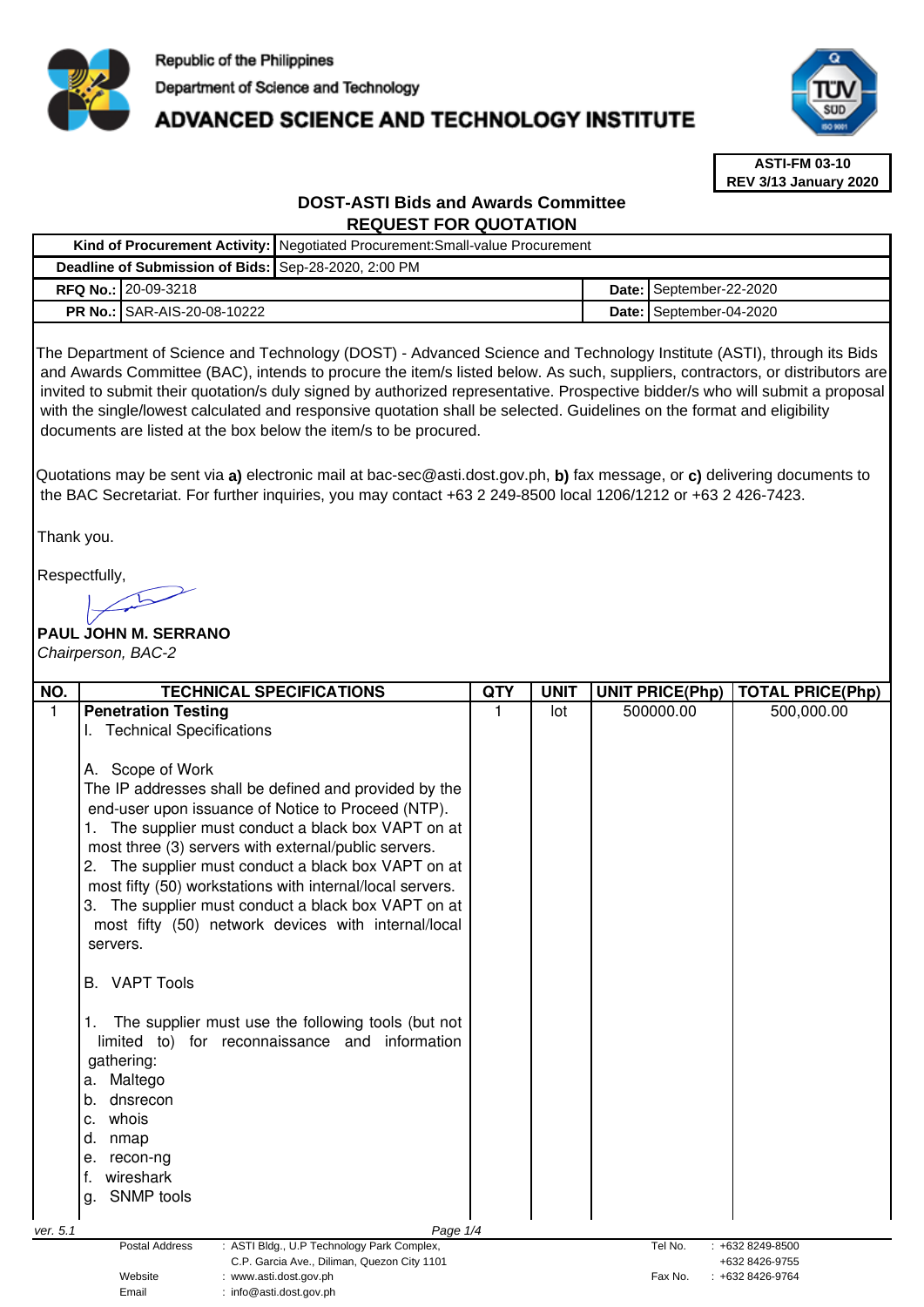|          | h. Qualys scanner                                            |  |
|----------|--------------------------------------------------------------|--|
|          | Custom scripts for scanning and testing<br>i.                |  |
|          | 2.<br>The supplier must use the following tools (but not     |  |
|          | limited to) for vulnerability assessment:                    |  |
|          | Metasploit Framework<br>a.                                   |  |
|          | b. Nessus                                                    |  |
|          | c. NetworkMiner                                              |  |
|          | d. nmap                                                      |  |
|          | e. Burp Suite Professional                                   |  |
|          | 3. The supplier must use the following tools (but not        |  |
|          | limited to) for application testing:                         |  |
|          | a. Hashcat                                                   |  |
|          | b. Hydra                                                     |  |
|          | c. Metasploit Framework                                      |  |
|          | d. Burp Suite Professional                                   |  |
|          | e. OWASP ZAP                                                 |  |
|          | f.<br>sqlmap                                                 |  |
|          | 4.<br>The supplier must use the following tools (but not     |  |
|          | limited to) for penetration testing:                         |  |
|          | a. Metasploit Framework                                      |  |
|          | b. Custom scripts and exploits                               |  |
|          |                                                              |  |
|          | II. Deliverables and Payment Terms                           |  |
|          |                                                              |  |
|          | Deliverables<br>А.                                           |  |
|          |                                                              |  |
|          | The supplier shall conduct and organize a project<br>1.      |  |
|          | kick-off meeting within fourteen (14) calendar days          |  |
|          | from the issuance of the Notice to Proceed (NTP).            |  |
|          | The supplier must come up with the Project Plan<br>2.        |  |
|          | after kick-off and planning, containing the following        |  |
|          | output:                                                      |  |
|          | a. Project implementation plan                               |  |
|          | b. Target networks and machines                              |  |
|          | Key personnel involved in the project<br>c.                  |  |
|          | 3.<br>The supplier must come up with the following           |  |
|          | output after reconnaissance and information gathering        |  |
|          | phase:                                                       |  |
|          | Network topology of the target networks<br>a.                |  |
|          | Network map that exposes weak areas or attack<br>b.          |  |
|          | points                                                       |  |
|          | List of information that may be leveraged by<br>C.           |  |
|          | attackers                                                    |  |
|          | The supplier must come up with the following<br>4.           |  |
|          | after<br>identification<br>and<br>output<br>assessment<br>of |  |
|          | vulnerabilities:                                             |  |
|          | a. Vulnerability assessment results                          |  |
|          | Attack plan for penetration testing<br>b.                    |  |
|          | 5.<br>The supplier must come up with the following           |  |
|          | output after penetration testing:                            |  |
|          | List of security vulnerabilities found<br>а.                 |  |
|          | b. Documentation of successful penetration attacks           |  |
|          | c. Recommendations on fixing security vulnerabilities        |  |
|          | The supplier must come up with final VAPT report<br>6.       |  |
|          | that documents the findings for the entire testing           |  |
|          | methodology.                                                 |  |
|          | 7.<br>supplier must conduct<br>The<br>one-time<br>a          |  |
|          | post-remediation verification analysis within forty-two      |  |
|          | (42) calendar days upon release of the report after          |  |
|          | network fixes have been implemented by the end-user.         |  |
|          | The supplier must conduct an exit meeting and final<br>8.    |  |
|          |                                                              |  |
| ver. 5.1 | Page 2/4                                                     |  |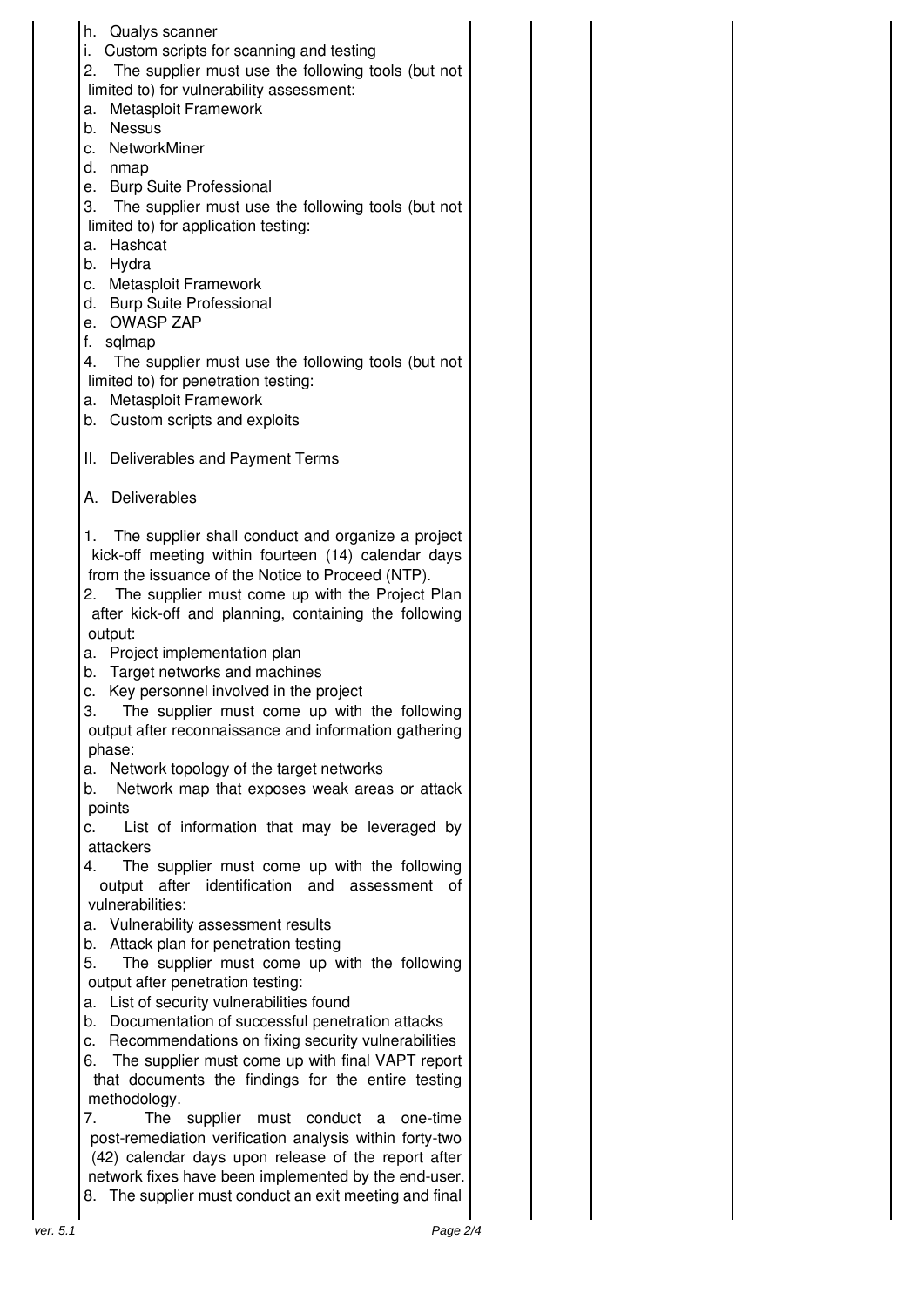| presentation to close the project.                                                                                                                                                                                                                                                                                                                                                                                                                                                                                                                                                                                                                                                                                                                                                                                                                                                                                                                                                                                    |  |                |
|-----------------------------------------------------------------------------------------------------------------------------------------------------------------------------------------------------------------------------------------------------------------------------------------------------------------------------------------------------------------------------------------------------------------------------------------------------------------------------------------------------------------------------------------------------------------------------------------------------------------------------------------------------------------------------------------------------------------------------------------------------------------------------------------------------------------------------------------------------------------------------------------------------------------------------------------------------------------------------------------------------------------------|--|----------------|
| <b>B.</b> Payment<br>The payment will be processed upon the submission<br>and execution of the following milestones:<br>30% upon submission of Project Plan containing<br>the requirements in Section II. A. 1. The Project Plan<br>must be submitted within seven (7) calendar days after<br>the project kick-off meeting.<br>2. 30% upon submission of the final VAPT report (II.<br>A. 5) containing the requirements in II. A. 2 and II. A. 3<br>and other findings as necessary. The final VAPT along<br>with aforementioned documents report should be<br>submitted after thirty-five (35) calendar days from the<br>submission of the project plan.<br>40% upon the final presentation, to be scheduled<br>З.<br>within the next fourteen (14) calendar days after<br>submission of the documents specified in II.B.2. The<br>schedule must be agreed upon by the supplier and the<br>end-user.<br>The total contract price must be inclusive of<br>government fees, taxes, duties, and miscellaneous<br>fees. |  |                |
| III. Others<br>The project shall be completed within eighty-four<br>1.<br>(84) calendar days. The start date of the project shall<br>be agreed upon by the end-user provided that the NTP<br>has been issued. The specified timeline of eighty-four<br>(84) calendar days does not include the forty-two (42)<br>calendar days specified for the post-remediation<br>verification analysis in Section II. A. 6 of the TOR.<br>The supplier and the end-user shall sign a mutual<br>2.<br>non-disclosure agreement (NDA) before the service<br>starts.<br>3.<br>The supplier must use an appropriate secure<br>channel to communicate information, whether sensitive<br>or not.<br>The supplier must review change requests by the<br>4.<br>end-user and approve or disapprove the proposed<br>changes.                                                                                                                                                                                                                |  |                |
| TOTAL APPROVED BUDGET FOR THE CONTRACT:                                                                                                                                                                                                                                                                                                                                                                                                                                                                                                                                                                                                                                                                                                                                                                                                                                                                                                                                                                               |  | Php 500,000.00 |
|                                                                                                                                                                                                                                                                                                                                                                                                                                                                                                                                                                                                                                                                                                                                                                                                                                                                                                                                                                                                                       |  |                |

### **GUIDELINES**

#### **A. Submission of Quotations**

- 1. Quotation/s shall include the Request for Quotation and/or the Purchase Request Number as state above;
- 2. Pictures or brand/model names or numbers, if applicable, should be specified in the quotation/s; and
- 3. Quotation/s must be signed by the company's duly authorized representative.

#### **B. Eligibiliy Requirements**

Pursuant to Annex "H" or Consolidated Guidelines for the Alternative Methods of Procurement of the 2016 Implementing Rules and Regulations (IRR) of Republic Act (RA) No. 9184, as amended by Government Procurement Policy Board Resolution No. 21-2017 dated 30 May 2017, the following documents shall be submitted except for Repeat Order, Shopping under Section 52.1(a), and Negotiated Procurement under Sections 53.1 (Two-Failed Biddings), and 53.5 (Agency-to-Agency):